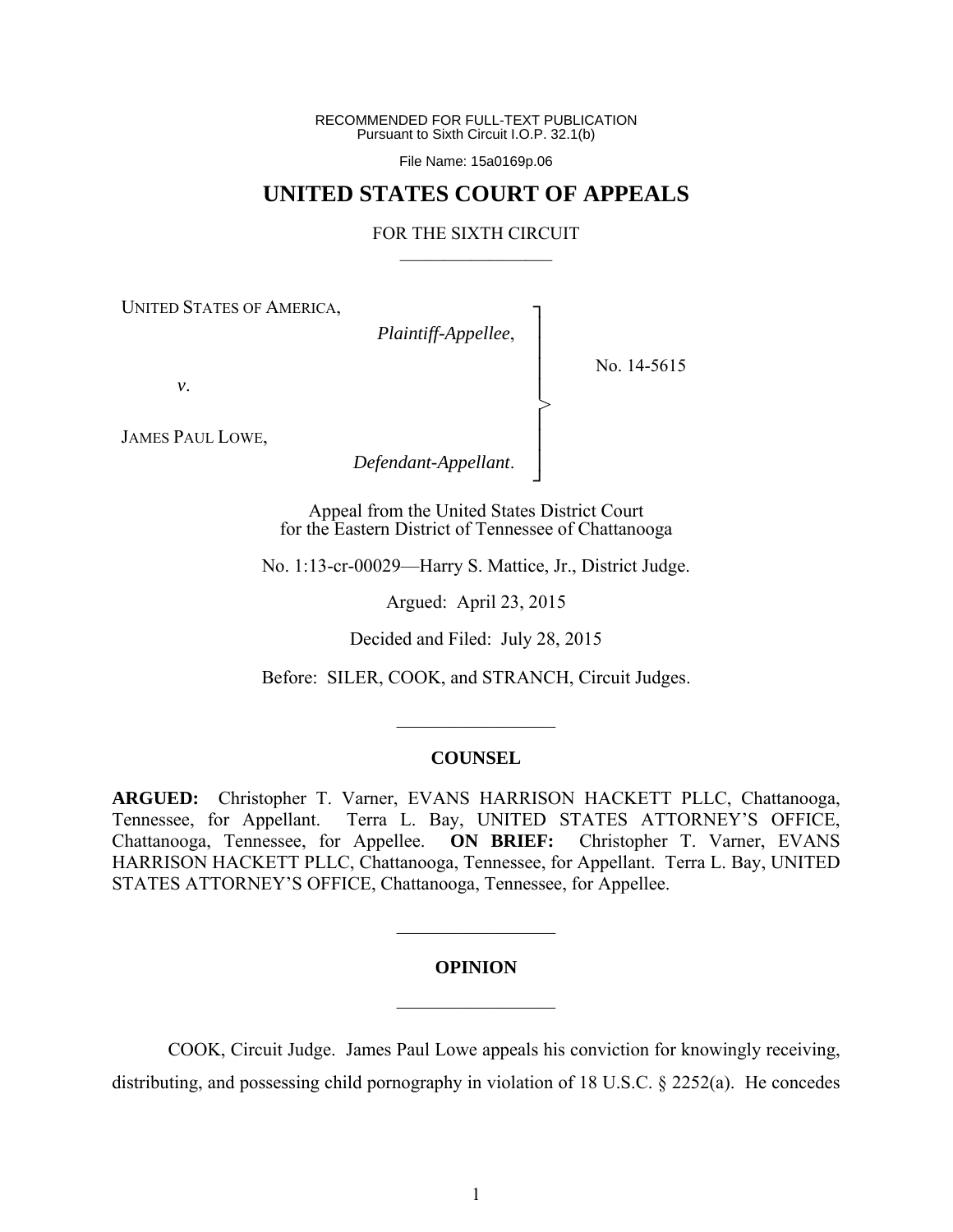that a laptop computer found in his home contained hundreds of image and video files depicting child pornography but maintains that no rational juror could find beyond a reasonable doubt that he knew about those files or placed them there. We agree and REVERSE Lowe's conviction.

I.

Between March and August 2011, a user downloaded child pornography to a laptop found in the home James Lowe shared with his wife, Stacy Lowe. The Lowes lived at 2204 Robin Street in Athens, Tennessee. Michael Lowe, a minor relative described by one witness as James Lowe's "adopted child," lived with James and Stacy at some point during 2011 but moved out before agents searched the home in August.

Four government witnesses testified at Lowe's trial. Bradley County Sheriff's Office Detective J.P. Allman recounted learning in early 2011 that someone was using a particular Internet Protocol (IP) address to share child pornography. On May 23, he searched for that IP address and discovered a computer sharing files with names consistent with child pornography over a peer-to-peer network. He downloaded one video and two still images of child pornography from the computer's shared folder.

Detective Allman subpoenaed AT&T for information about the account associated with the IP address. AT&T's records listed James Lowe as the account holder, 2204 Robin Street as the billing address, and Lowe.Stacy@yahoo.com as the email address associated with the account. Detective Allman conducted surveillance and determined that, as of August 2011, James and Stacy Lowe were the sole residents of 2204 Robin Street.

Detective Allman and other officers executed a search warrant on August 8. Stacy was home during the search but James was not. Law enforcement officers seized three computers: a Dell Inspiron laptop with the username "Stacy" found in the bedroom, an HP Pavilion laptop with the username "Jamie" found in the office, and a desktop that was also located in the office. Detective Allman testified that his role during the search was "speaking with Ms. Lowe." (R. 75, Allman Test., Day 1 Trial Tr. at 32.) He later told the jury that he learned that the laptop found in the office belonged to James Lowe. Agents also found a form on the desk in the office that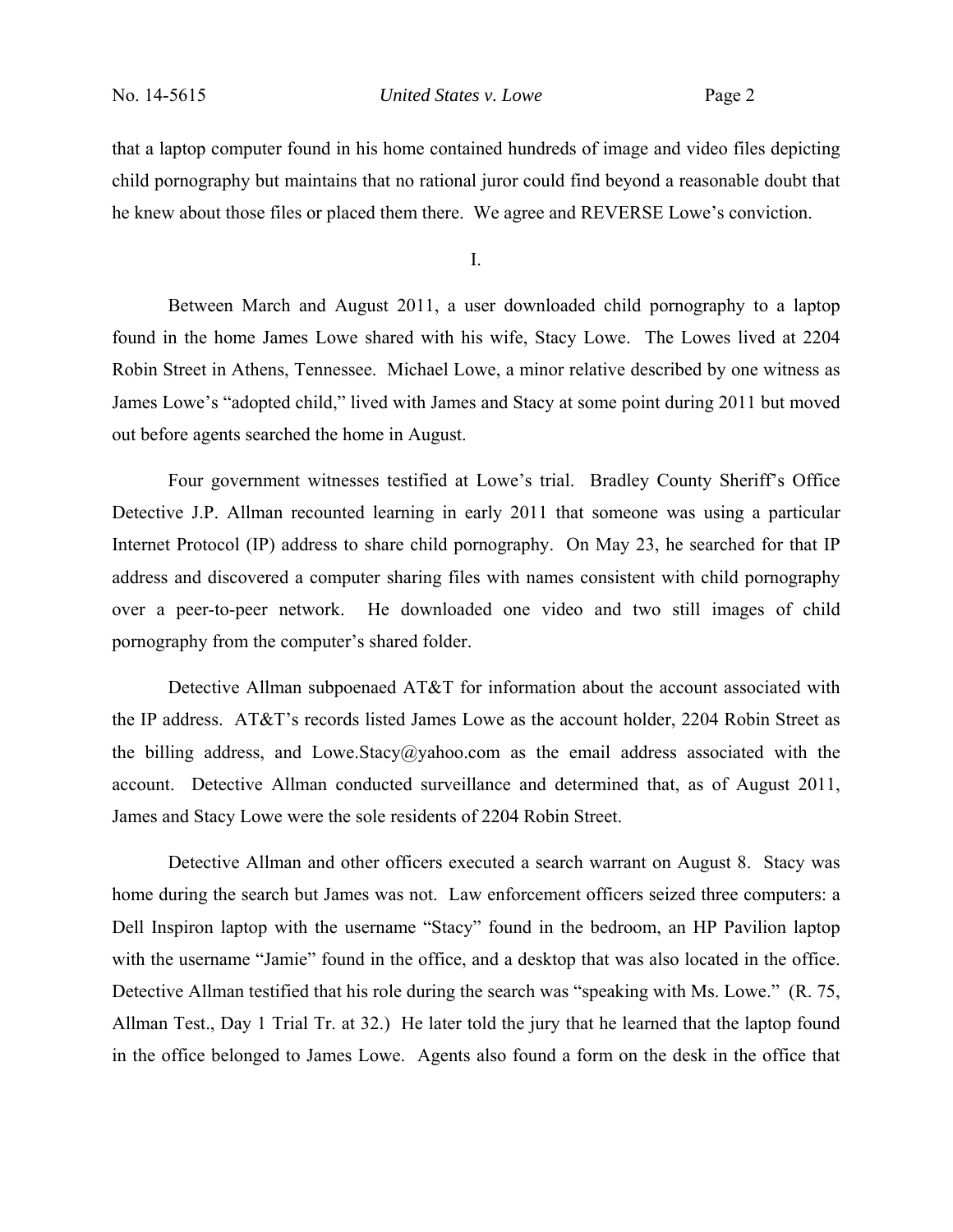listed James's name, social security number, date of birth, and the email address jamedog111@excite.com.

FBI Special Agent Stephen McFall told the jury that he examined the three hard drives and discovered that only the HP Pavilion laptop contained child pornography. Agent McFall found 639 image files and 176 video files depicting child pornography on the device.

A user named the HP Pavilion laptop "Jamie-PC" and created a single user account, "Jamie." The laptop's settings did not require users to enter a password to access the "Jamie" account or any of the laptop's files and programs. And while the Lowes password-protected their residence's wireless-internet account, the laptop automatically connected to the internet through a stored wireless password.

The laptop's desktop screen included the following shortcuts, icons, and files: the computer's recycling bin, an internet browser, iTunes, Shareaza (a peer-to-peer file-sharing program), a media player, a folder labeled Microsoft Office Programs, a PDF file labeled "2011- Auhto…," four Microsoft Excel spreadsheets labeled "Copy of Service Aut…," an MP3 music file, and what appeared to be a computer game. Agent McFall told the jury that the spreadsheets "looked like they were authorization agreements for business." (R. 75, McFall Test., Day 1 Trial Tr. at 107.)

Agent McFall testified at length about the Shareaza peer-to-peer file-sharing program used to download child pornography to the HP Pavilion laptop.**<sup>1</sup>** Someone installed the program on February 24, 2011. Because no one overrode the program's default username setting, the Shareaza account adopted the laptop's username, "Jamie." But someone altered the default for the program's chat-feature username and instead entered "JA."

Shareaza was not password-protected, and it automatically started running in the background whenever someone switched the computer on. But users had to open the program to search for files and initiate downloads.

**<sup>1</sup>** <sup>1</sup>Shareaza was also installed on the desktop computer.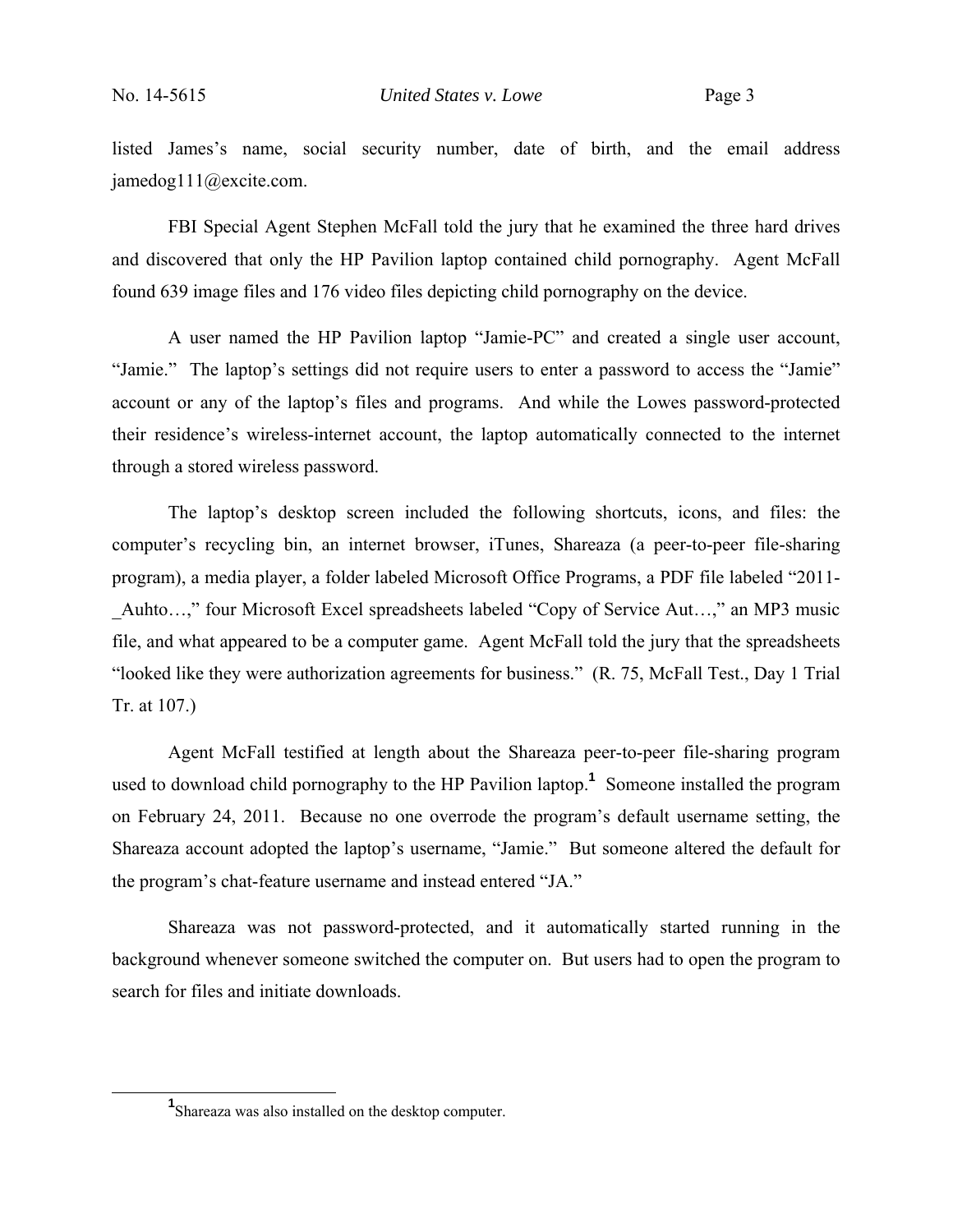The Shareaza home screen—which any user would see upon opening the program showed that someone searched for terms consistent with child pornography such as "young mama" and "PTHC" (which stands for "pre-teen hard core"), and non-pornographic terms such as "Oceans 11," "Ellie Goulding," and "Tron." The list of downloads on the home screen included files named "PTHC Pedoland Frifam Heidi," "11 yo sleeping kid," and "new girl img-0063-r10."

Files were stored in an "incomplete" folder within Shareaza until they finished downloading, at which point they would appear in the laptop's "downloads" folder. Agent McFall testified that files could "take a very long time to download" and that downloading time depended on factors such as the internet connection's speed. (R. 75, McFall Test., Day 1 Trial Tr. at 103.)

Most of the laptop's images and videos depicting child pornography were stored in Shareaza libraries. Agent McFall also found evidence of images, some of which had been deleted, elsewhere on the laptop's hard drive. For instance, the recycling bin contained a video titled "Lolita PTHC 2011 3yo Ariel part 1." Agent McFall found references to the three files Detective Allman downloaded on May 23 through a text-string search, but someone deleted the actual files before agents seized the computer. He never specified whether the "downloads" folder contained child-pornography files.

Agent McFall admitted that he could not pinpoint when someone searched for or initiated downloads of child pornography. But forensic analysis revealed the date and time on which partial or completed downloads appeared on the laptop's hard drive. Microsoft Windows registry data revealed that a user opened files depicting child pornography as recently as August 4.

Agent McFall also testified about the laptop's internet-usage history as recorded through "cookies." On numerous occasions between March and August, downloads completed within minutes of someone accessing a web-based email service or one of several retail, banking, appliance-repair, and travel websites. Agent McFall identified one date—March 10—on which a user appeared to log in to Yahoo!'s email service. When the government's attorney asked if he recalled "what the log-in was," he replied, "For the Yahoo mail, I don't remember exactly. I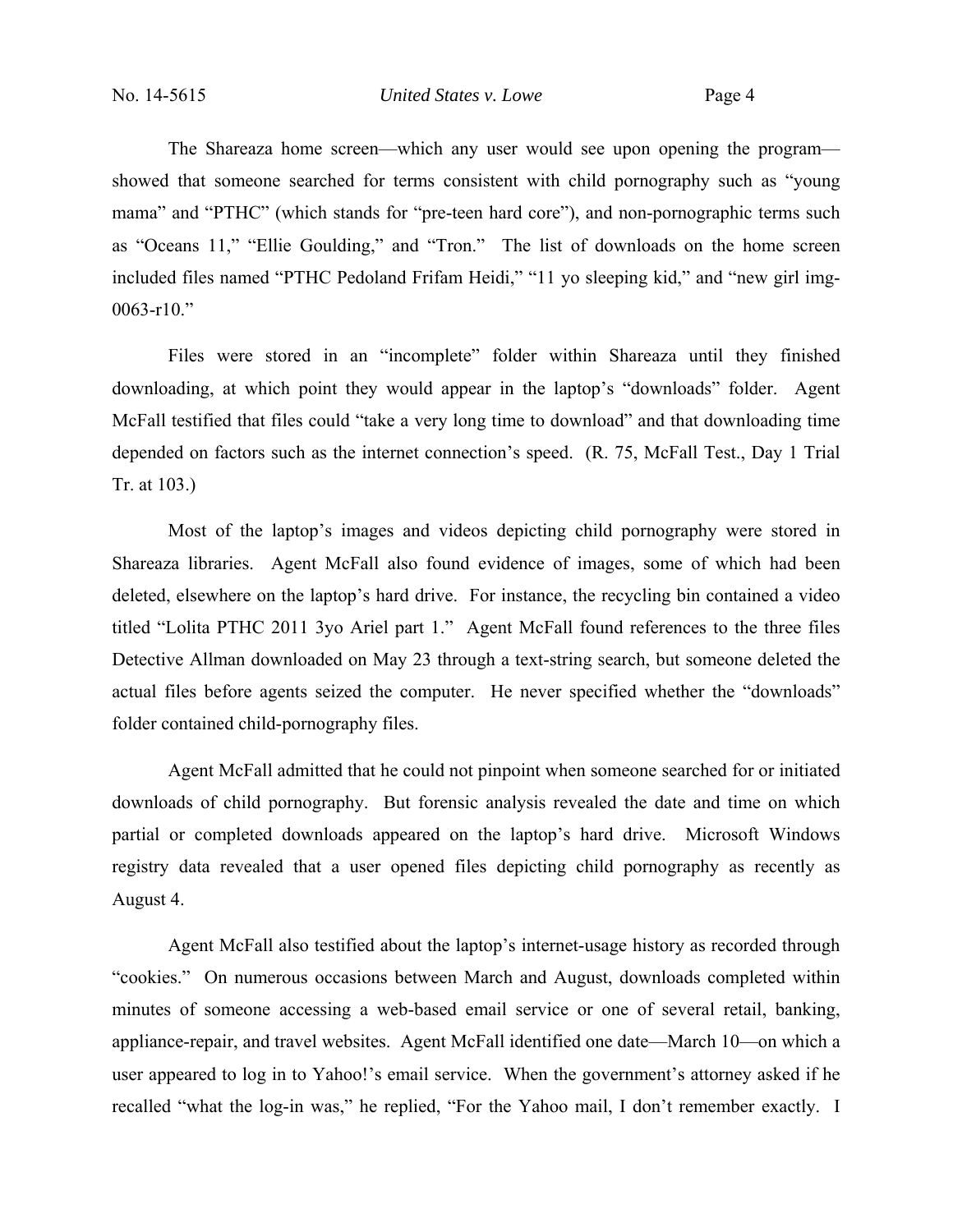think Jamie or jame dog was part of the, part of the e-mail address." (R. 76, McFall Test., Day 2 Trial Tr. at 173.) In general, however, Agent McFall attributed no special significance to the laptop's browsing history.

Agent McFall also told jurors that a user opened an "East Tennessee Appliance Services" invoice listing 2204 Robin Street as the business address about forty minutes before a childpornography video finished downloading on March 3. No witness testified about what James and Stacy Lowe did for a living or whether the other two computers also contained business documents.

Lowe moved for a judgment of acquittal at the close of the government's case and rested without putting on his own evidence. The court denied his motion but expressed some misgivings about the government's proof:

I have to say, in this case, it has been particularly difficult, even though it's my job to do so, to discern where that line [between speculation and reasonable inference] is and where what might be a reasonable inference that can be drawn from the record evidence becomes nothing more than an invitation for the jury to speculate as to what the evidence may be or what it may show.

(R. 77, Day 3 Trial Tr. at 222–23.) After the jury found Lowe guilty on all three counts, the district court denied his post-trial motion for a judgment of acquittal. It sentenced Lowe to 150 months' imprisonment, varying significantly below the guidelines range of 210 to 240 months. Lowe timely appealed.

#### II.

We review de novo the district court's judgment denying Lowe's motion for acquittal. *United States v. Blanchard*, 618 F.3d 562, 574 (6th Cir. 2010). In considering Lowe's sufficiency-of-the-evidence challenge, we "view[] the evidence in the light most favorable to the prosecution" and must affirm if "*any* rational trier of fact could have found the essential elements of the crime beyond a reasonable doubt." *United States v. Washington*, 715 F.3d 975, 979 (6th Cir. 2013) (quoting *Jackson v. Virginia*, 443 U.S. 307, 319 (1979)) (internal quotation marks omitted). "Circumstantial evidence alone is sufficient to sustain a conviction and such evidence need not remove every reasonable hypothesis except that of guilt." *United States v. Algee*,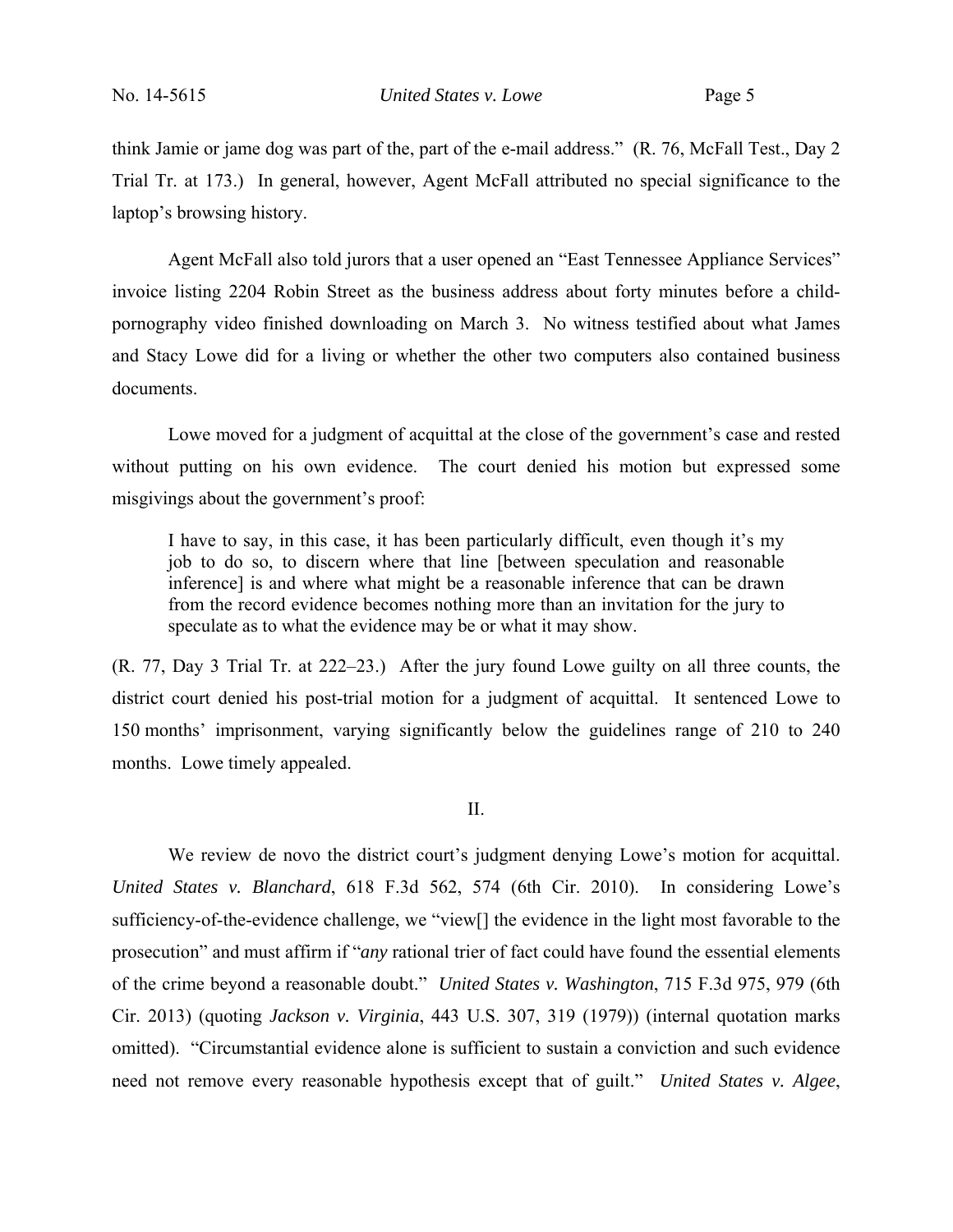599 F.3d 506, 512 (6th Cir. 2010) (quoting *United States v. Kelley*, 461 F.3d 817, 825 (6th Cir. 2006)) (internal quotation marks omitted); *see also United States v. Garcia*, 758 F.3d 714, 718– 19 (6th Cir. 2014) (affirming a firearm-possession conviction where "circumstantial evidence and a chain of inferences" would permit a jury to conclude that the defendant actually possessed the weapon). "A convicted defendant bears 'a very heavy burden' to show that the government's evidence was insufficient." *United States v. Tragas*, 727 F.3d 610, 617 (6th Cir. 2013) (quoting *United States v. Kernell*, 667 F.3d 746, 756 (6th Cir. 2012)).

#### III.

Notwithstanding Lowe's heavy burden, we agree with his argument that no rational juror could find him guilty beyond a reasonable doubt based on the evidence presented at trial. A juror could reasonably infer that James owned and occasionally used the laptop from (1) the device's sole username, "Jamie," a common diminutive of James; (2) Detective Allman's testimony that the laptop "belonged to" James; and (3) Agent McFall's testimony about the March 10 visits to the Yahoo! email log-in page. But, without improperly stacking inferences, no juror could infer from such limited evidence of ownership and use that James knowingly downloaded, possessed, and distributed the child pornography found on the laptop.

James shared his home with two other people, both of whom could access the HP Pavilion laptop's "Jamie" account and Shareaza file-sharing program without entering passwords. We need not decide if Detective Allman's testimony that Michael Lowe moved out in "early 2011" and Agent McFall's testimony that someone at 2204 Robin Street used the laptop to view images as late as August 4 permitted the jury to conclude that someone other than Michael placed images on the computer. Even if a juror reasonably could rule out Michael's responsibility for at least some of the images, the remaining evidence provided no basis to determine whether James or Stacy (or both) knowingly possessed child pornography. *Compare United States v. Moreland*, 665 F.3d 137, 143–52 (5th Cir. 2011) (reversing conviction in light of evidence that three people used the defendant's user account and the absence of evidence specifically linking the defendant to the images), *with United States v. Koch*, 625 F.3d 470, 478– 79 (8th Cir. 2010) (sustaining conviction where the defendant lived alone and the username of the computer seized from his bedroom matched his first name).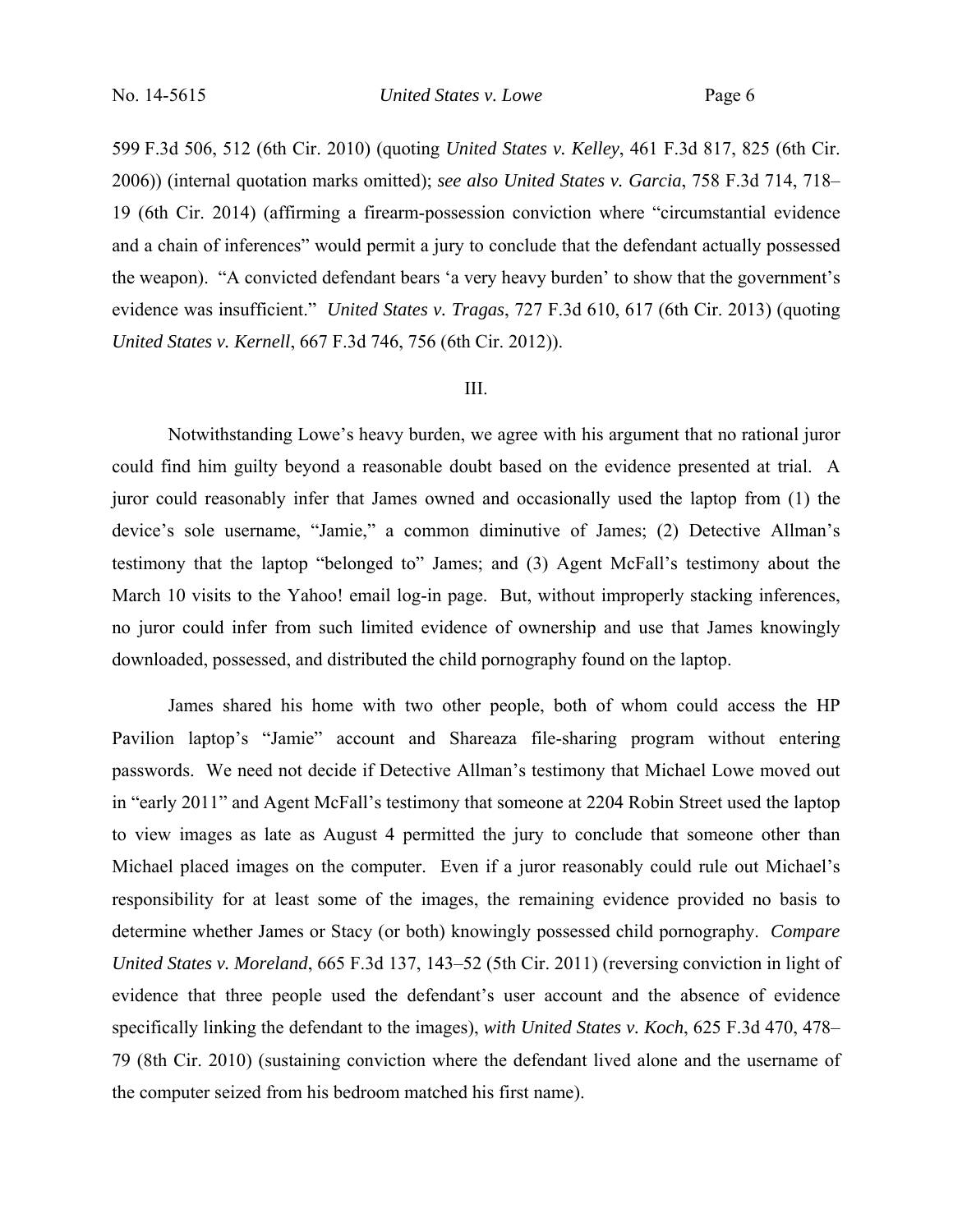Importantly, the government presented no evidence from which a juror could infer that Stacy did not use the laptop over the five-month period. First, although a juror reasonably could infer that Stacy used the "Stacy" laptop from evidence that she was home alone during the search and that agents found that laptop powered on, the juror could not draw the additional inference that Stacy did *not* use the "Jamie" laptop. Second, no juror reasonably could conclude that James and not Stacy used the HP Pavilion laptop to save business records, open an invoice listing 2204 Robin Street as the return address, and access banking, retail, travel, and appliancerepair websites on dates when partial or complete child-pornography files appeared on the hard drive. The government presented no evidence of what James and Stacy did for a living, whether they worked inside or outside of the home, their interests and hobbies, or where they banked. Further, Agent McFall attributed no special significance to the pattern of internet activity during the period in question. Although a juror might infer from visits to appliance-repair and banking websites that an adult primarily used the computer, she could only *speculate* about whether the adult was James or Stacy Lowe. *See Moreland*, 665 F.3d at 145–46 (reversing conviction where a forensic expert admitted that the computer's internet-usage patterns did not show who visited the websites in question).

In sum, the evidence presented here fell well short of what we have found sufficient to convict in other cases involving multiple possible users of a single device. In *United States v. Oufnac*, 449 F. App'x 472 (6th Cir. 2011), for instance, "ample other evidence" linked the defendant to images found on a shared device. *Id.* at 476. Although the computer in question had three user accounts, pornographic images appeared only in Oufnac's personal "My Documents" folder within his password-protected account. *Id.* at 473, 476–77. Oufnac's former girlfriend testified about finding child pornography on his computer on several previous occasions. When she confronted him, he said the images were "none of her business" but admitted that they aroused him, and, on one occasion, he agreed to destroy a compact disc on which she found "files and files and files and files" of child pornography. *Id.* at 473, 476. Oufnac also admitted to law enforcement that he recently viewed child pornography, although he later claimed that the images were "fake." *Id.* at 474, 476.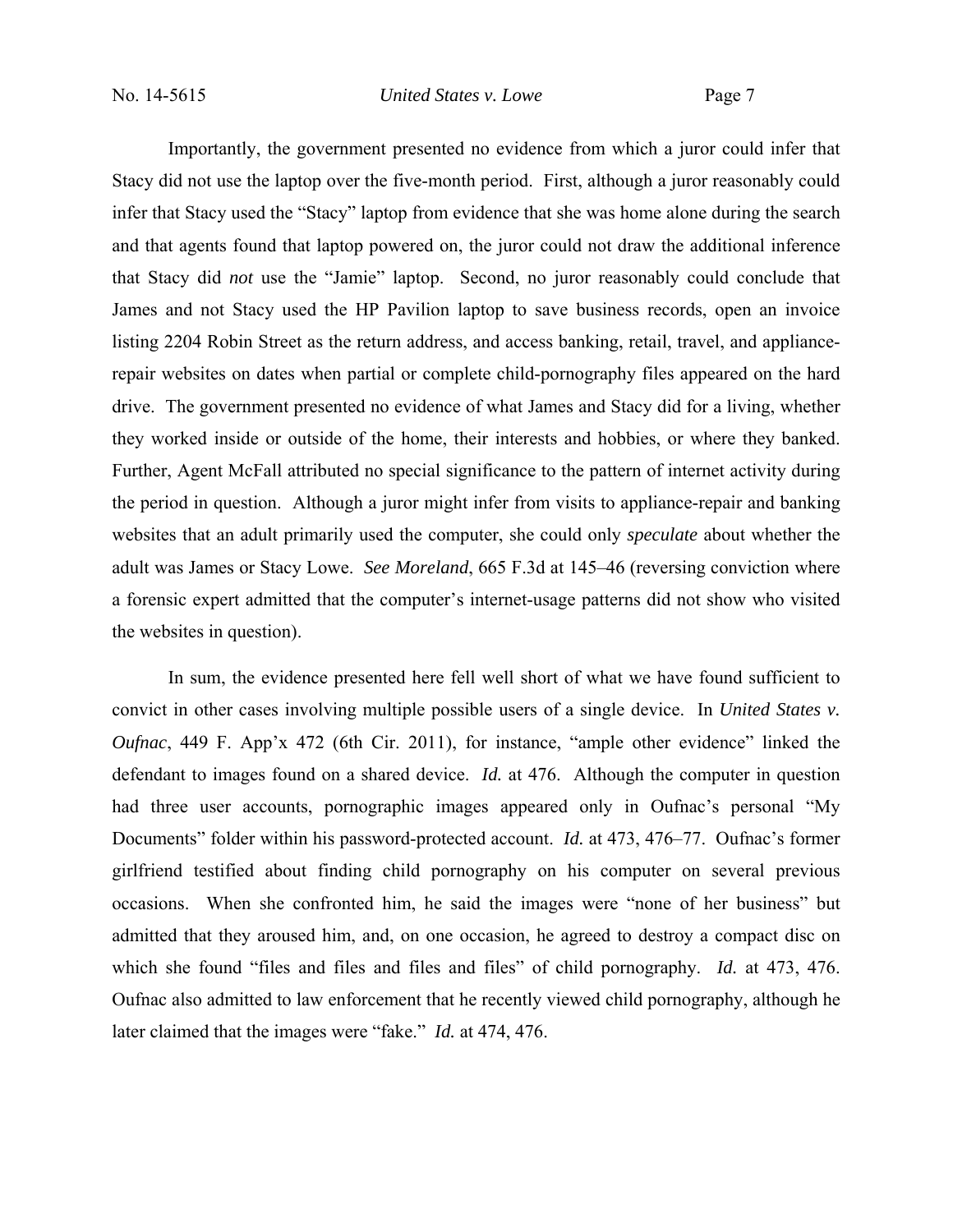Similarly, in *United States v. Mellies*, 329 F. App'x 592 (6th Cir. 2009), we sustained a defendant's conviction for possessing child pornography found on a laptop and compact discs in his home office, notwithstanding evidence that his wife and stepson occasionally used the laptop. *Id.* at 595, 607–08. The images were primarily stored in password-protected files and folders. *Id.* at 607. Mellies was "associated with" all but two of the hundreds of documents and thousands of emails stored on the laptop, and he was the only member of the household whose fingerprints appeared on compact discs containing child pornography. *Id.* at 595. Further, a detective testified that Mellies told arresting officers: "I'm not a part of some sort of a ring" and "[T]his is something that doesn't have anything to do with anybody else at all." *Id.* at 594.

Of course, *Oufnac* and *Mellies* do not establish a minimum threshold for proving knowing possession of child pornography with circumstantial evidence. They do, however, identify the types of evidence on which a jury reasonably may rely to convict an individual of possessing child pornography found on a shared device. The jury heard no such evidence in Lowe's case, despite the fact that the non-password-protected laptop containing pornographic images was found in a common area of a home shared by three individuals.

## IV.

Along with the lack of proof concerning who downloaded the images in the first instance, the evidence did not permit a juror to conclude that James knew the HP Pavilion laptop contained child-pornography files and permitted them to remain on the computer. Most of the images and videos depicting child pornography were stored in Shareaza libraries. Without more information about James's computer use, no juror reasonably could infer that he opened Shareaza during the five-month period in question. Further, the evidence did not suggest that someone using the laptop for innocent purposes would know about ongoing child-pornography downloads if he or she did not open Shareaza.

With respect to images stored outside of Shareaza, the evidence showed that, at most, images and videos temporarily appeared in the computer's "downloads" folder and recycling bin. Although a juror might be able to infer that a defendant knows about pornography stored in her personal files, especially if the files contain recently opened or created documents, he could not draw the same conclusion about pornography that automatically appears in the "downloads"